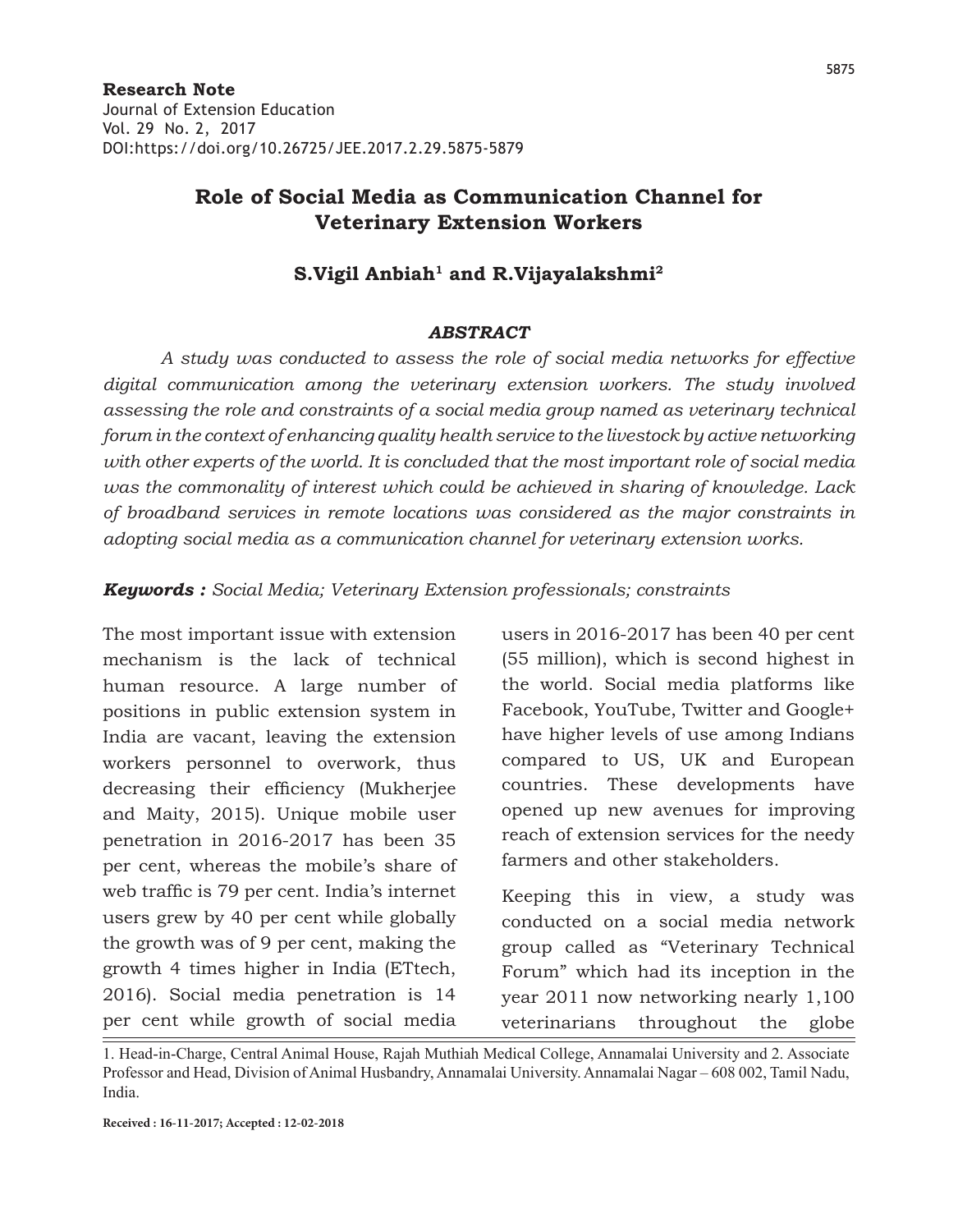for online real-time interactions and knowledge sharing in the field of animal health management.

#### **METHODOLOGY**

The study adopted a descriptive survey about "Veterinary Technical Forum" , a social media closed group that caters to nearly 1,100 veterinarians throughout the globe since 2013. This forum was created to disseminate latest technologies in the field of veterinary science. Through this forum, discussions regarding livestock management, therapeutics and prophylactic measures which are used in routine livestock management are held. This group consists of government as well as private extension workers. The social media tool used for networking is facebook. The study randomly sampled 300 veterinary extension workers from various states of India who are the members of "Veterinary Technical Forum". The respondents were contacted in person. In some cases, telephonic interviews were also used for the collection of data. A well structured and pretested interview schedule was used for the collection of data. Respondents were asked to indicate the constraints they have faced while using social media as their communication channel for veterinary extension works.

#### **FINDINGS AND DISCUSSION**

The response of Veterinary Extension Workers about the role of social media as a communication channel as perceived by the Veterinary Extension Workers are furnished in Table 1.

Commonality of interest could be achieved in sharing of knowledge was perceived by 94.33 per cent of veterinary extension workers. 93.33 per cent of the veterinary extension workers felt that real-time sharing of information through social media is helpful during forecast of disasters or disease outbreaks. The view of 91.00 percent of extension workers expressed that the social media could be used to discuss about emergency health care of animals. Through video and photographs shared are helpful in understanding the latest trends in animal health management was felt by 81.00 per cent of the respondents. The social media provide tools to extension professionals for sharing information and will be a part of discussions and debates on extension as perceived by 78.66 per cent of veterinary extension workers. The constraints of social media as a communication channel as perceived by the Veterinary Extension Workers are furnished in Table 2.

Lack of broadband services in remote location provides longer downloading time for photos and videos was the top most constraint as expressed by 96.33 per cent respondents. Literacy of farmers is a concern in the usage of social media was perceived by 85.33 per cent respondents. 79 per cent of the extension workers felt that excessive time spent on social networks causes some individuals to experience withdrawal symptoms.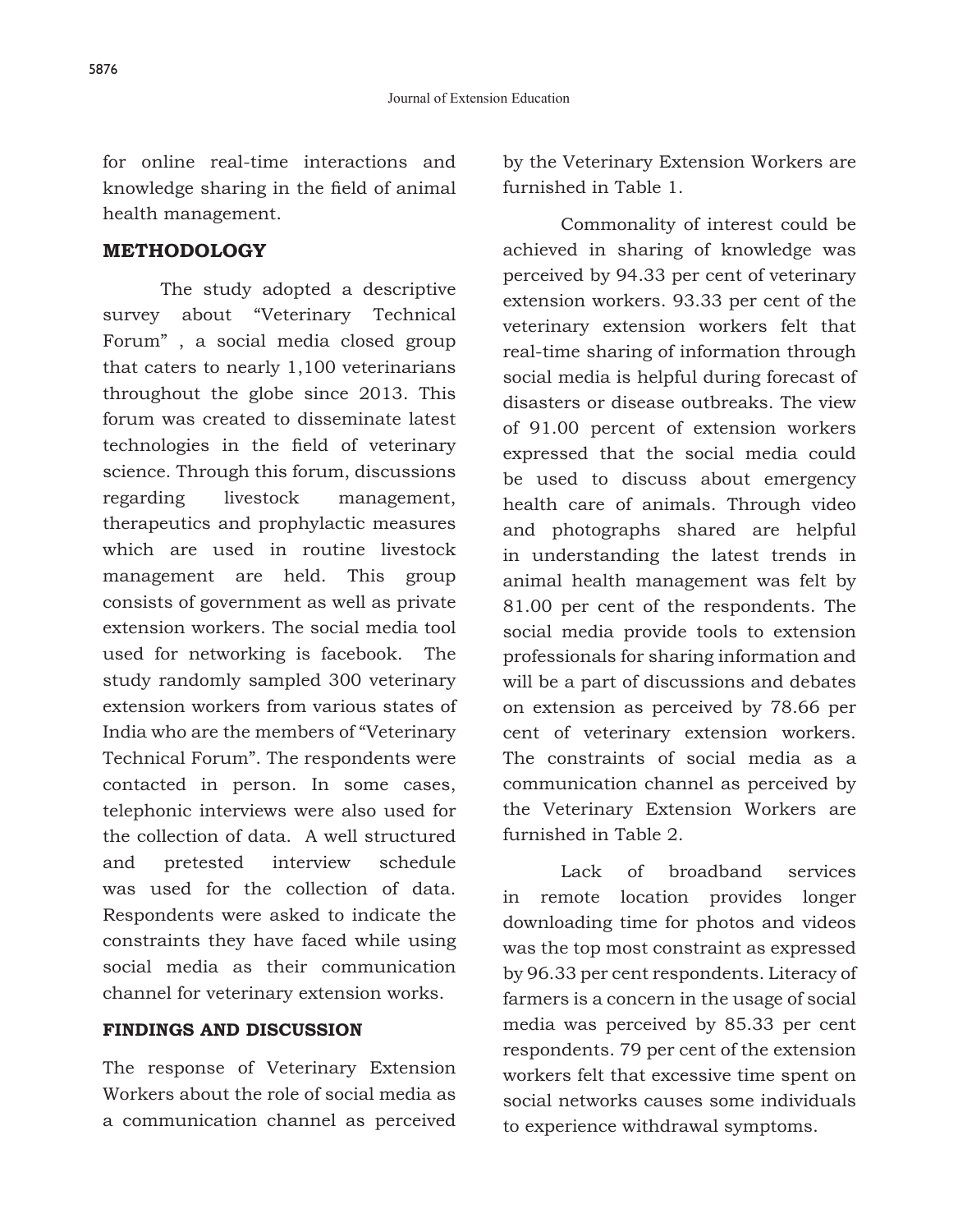# **Table 1. Perception of Media as a Communication Channel for Veterinary Extension Workers**

 $(n= 300)*$ 

| S1.<br>No. | <b>Role of Social Media</b>                                                                                                                                                                              | Number of<br><b>Respondents</b> | Percentage | Rank         |
|------------|----------------------------------------------------------------------------------------------------------------------------------------------------------------------------------------------------------|---------------------------------|------------|--------------|
| 1.         | Commonality of interest could be achieved<br>in sharing of knowledge.                                                                                                                                    | 283                             | 94.33      | $\mathbf{I}$ |
| 2.         | Real-time sharing of information through<br>the Social media is helpful during forecast<br>of disasters or disease outbreaks.                                                                            | 280                             | 93.33      | $_{\rm II}$  |
| 3.         | The Social media discuss about emergency<br>health care of animals.                                                                                                                                      | 273                             | 91.00      | III          |
| 4.         | The video and photographs shared in the<br>Social media are helpful in understanding<br>trends in animal<br>health<br>latest<br>the<br>management.                                                       | 243                             | 81.00      | IV           |
| 5.         | Social media provides tools to extension<br>professionals for sharing information and<br>to be a part of discussions and debates on<br>extension                                                         | 236                             | 78.66      | V            |
| 6.         | The reach of extension personnel in rural<br>areas can increase manifold with the use of<br>social media.                                                                                                | 234                             | 78.00      | VI           |
| 7.         | Networking, sharing ideas and opinions,<br>even conducting research can ultimately<br>help in career advancement of extension<br>professionals and they become competent<br>to serve the clients better. | 220                             | 73.33      | VII          |
| 8.         | provides<br>insights<br>Social<br>media<br>and<br>evidences required to influence policy and<br>policymakers                                                                                             | 213                             | 71.00      | <b>VIII</b>  |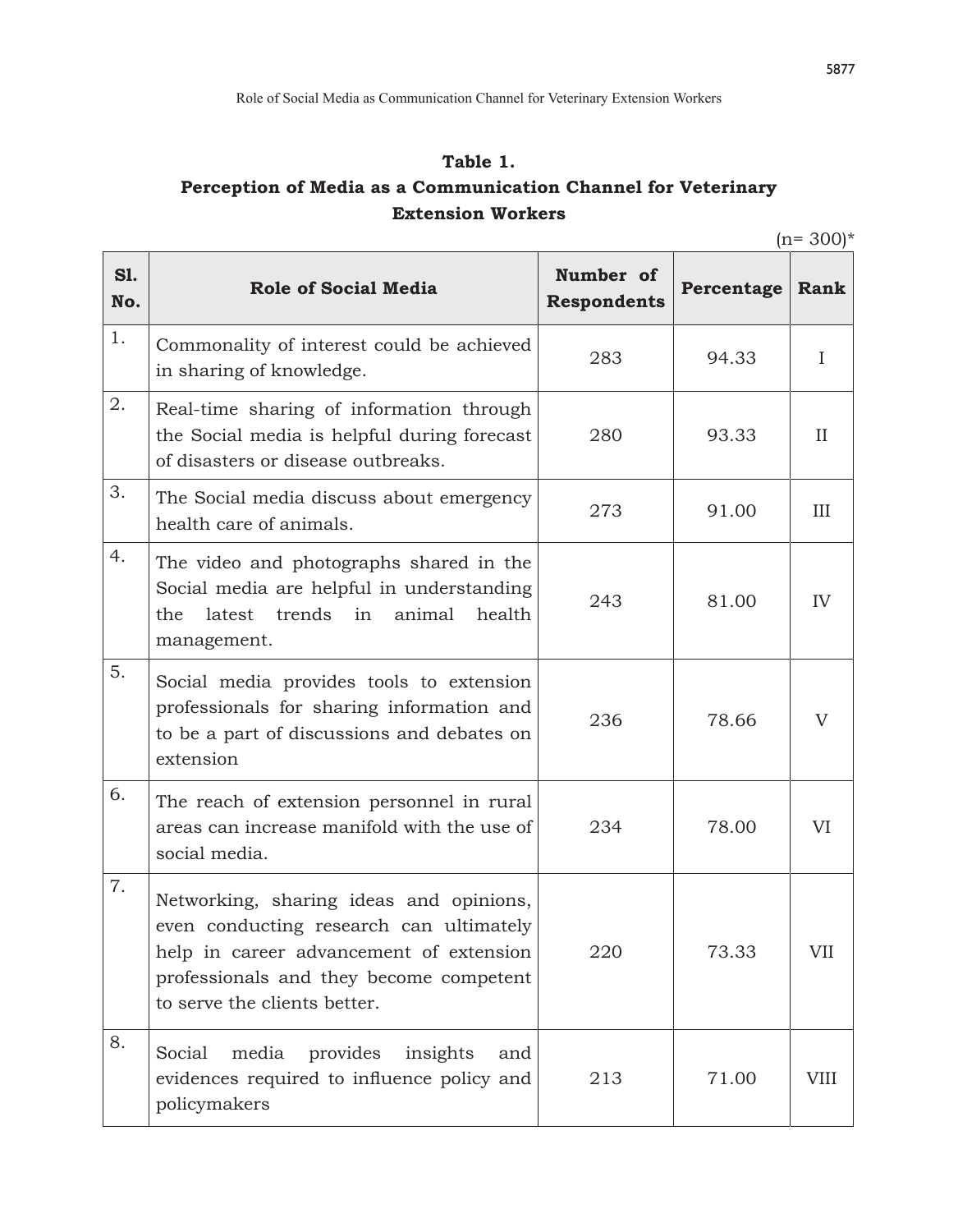| 9. | Capacity development is another issue that<br>can be conveniently addressed through<br>social media for field functionaries, rural<br>youth and farmers                                                | 178 | 59.33 | IX |
|----|--------------------------------------------------------------------------------------------------------------------------------------------------------------------------------------------------------|-----|-------|----|
| 10 | Social media can be used as the common<br>platform for all stakeholders to have a<br>dialogue and increase inclusion of generally<br>disadvantaged groups like women and the<br>socially marginalized. | 143 | 47.66 |    |

\*Multiple responses

As per the views of respondents, the major advantages of 'Veterinary Technical Forum' are, achievement of commonality of interest, discussion about emergency health care of animals

and sharing of video and photographs for better understanding of the latest trends in animal health management. However , members of 'Veterinary Technical Forum' expressed constraints such as lack of

#### **Table 2.**

### **Constraints of Social Media as Communication Channel**

| ın= | $(300)*$ |  |
|-----|----------|--|
|     |          |  |

| <b>S1.</b><br>No. | <b>Constraints</b>                                                               | Number of<br><b>Respondents</b> | Percentage | Rank |
|-------------------|----------------------------------------------------------------------------------|---------------------------------|------------|------|
| 1.                | Lack of broadband services in remote                                             |                                 |            |      |
|                   | location provides longer downloading time                                        | 289                             | 96.33      |      |
|                   | for photos and videos                                                            |                                 |            |      |
| 2.                | Literacy of farmers is a concern in the                                          | 256                             | 85.33      | Н    |
|                   | usage of social media                                                            |                                 |            |      |
| 3.                | Excessive time spent on social networks<br>causes some individuals to experience | 237                             | 79.00      | Ш    |
|                   | withdrawal symptoms                                                              |                                 |            |      |
| 4.                | Social media could cause more stress<br>related diseases among the users.        | 185                             | 61.66      | IV   |
|                   |                                                                                  |                                 |            |      |
| 5.                | Social media perpetuates false and<br>unreliable information to the farmers      | 164                             | 54.66      |      |

\*Multiple responses